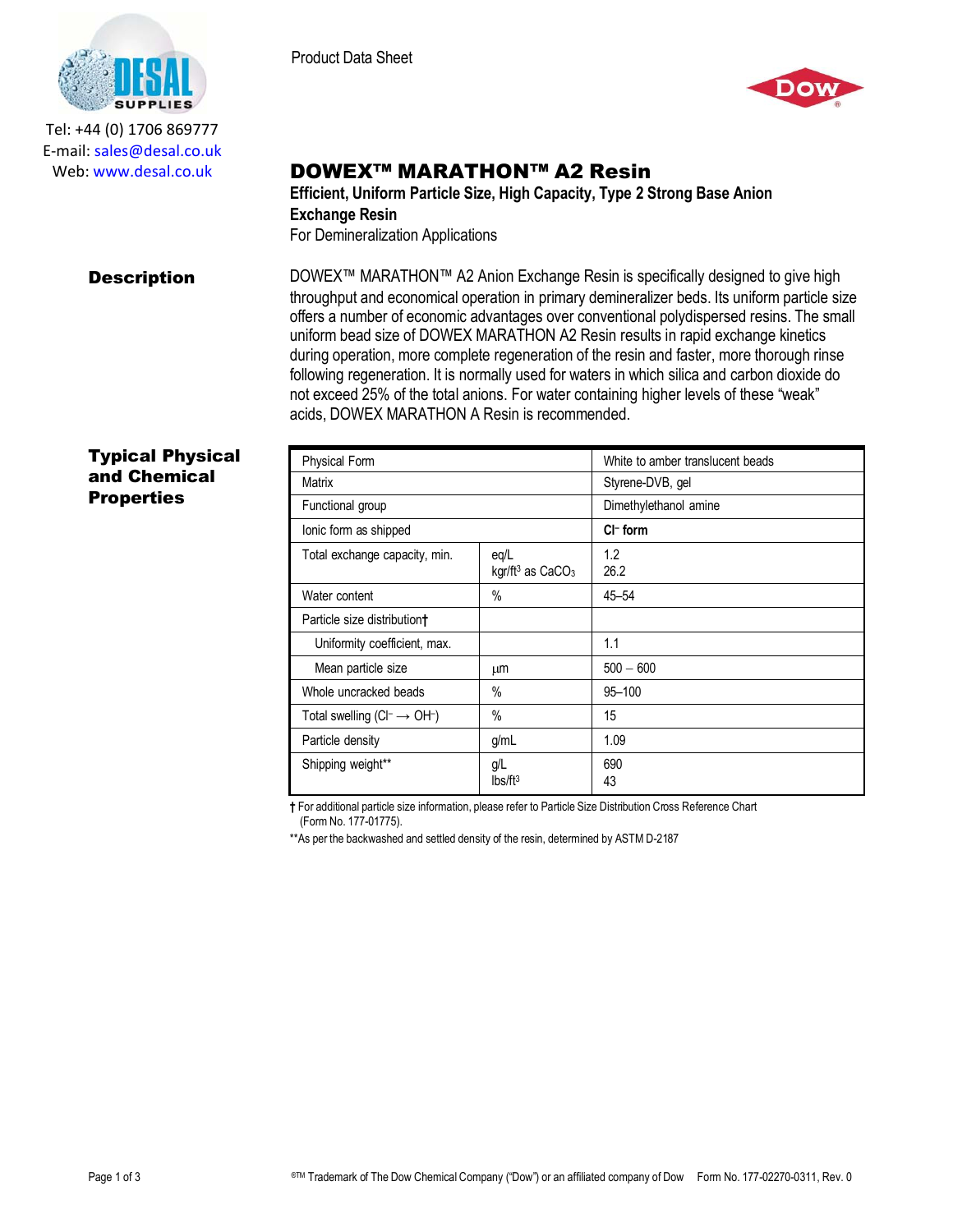| <b>Suggested</b>  | Maximum operating temperature                                                                                                                         |                                                                                                                                        |
|-------------------|-------------------------------------------------------------------------------------------------------------------------------------------------------|----------------------------------------------------------------------------------------------------------------------------------------|
| <b>Operating</b>  | $OH-$ form                                                                                                                                            | 35°C (95°F)                                                                                                                            |
| <b>Conditions</b> | $Cl^-$ form                                                                                                                                           | 70°C (160°C)                                                                                                                           |
|                   | pH range                                                                                                                                              | $0 - 14$                                                                                                                               |
|                   | Bed depth, min.                                                                                                                                       | 800 mm (2.6 ft)                                                                                                                        |
|                   | Flow rates:<br>Service/fast rinse<br><b>Backwash</b><br>Co-current regeneration/displacement rinse<br>Counter-current regeneration/displacement rinse | 5–60 m/h $(2–24$ qpm/ft <sup>2</sup> )<br>See Figure 1<br>1-10 m/h (0.4-4 gpm/ft <sup>2</sup> )<br>5-20 m/h (2-8 gpm/ft <sup>2</sup> ) |
|                   | Total rinse requirement                                                                                                                               | $3 - 6$ BV*                                                                                                                            |
|                   | Regenerant:<br>Type<br>Temperature                                                                                                                    | 2-5% NaOH<br>Ambient or up to 35°C (95°F) for silica removal                                                                           |

\*1 BV (Bed Volume) = 1 m<sub>3</sub> solution per m<sub>3</sub> resin or 7.5 gals per ft<sub>3</sub> resin

## **Packaging** 25 liter bags or 5 cubic feet fiber drums

Characteristics Figure 1 shows the bed expansion of DOWEX™ MARATHON™ A2 Resin as a function of backwash flow rate and water temperature. Figure 2 shows the pressure drop data for DOWEX MARATHON A2 as a function of service flow rate and water temperature. Pressure drop data are valid at the start of the service run with clear water and a correctly classified bed.

## Figure 1. Backwash Expansion Data Figure 2. Pressure Drop Data

**Hydraulic** 



### For other temperatures use:

 $F_T = F_{77°F}$  [1 + 0.008 (T<sub>°F</sub> -77)], where  $F = gpm/ft^2$  $F_T = F_{25^{\circ}C}$  [1+ 0.008 (1.8T<sub>°C</sub> - 45)], where  $F = m/h$ 



## For other temperatures use:

 $P_T = P_{20^{\circ}C}$  / (0.026 T<sub>°C</sub> + 0.48), where P = bar/m  $P_T = P_{68^\circ F} = 7$  (0.014 T<sub>°F</sub> + 0.05), where P = psi/ft